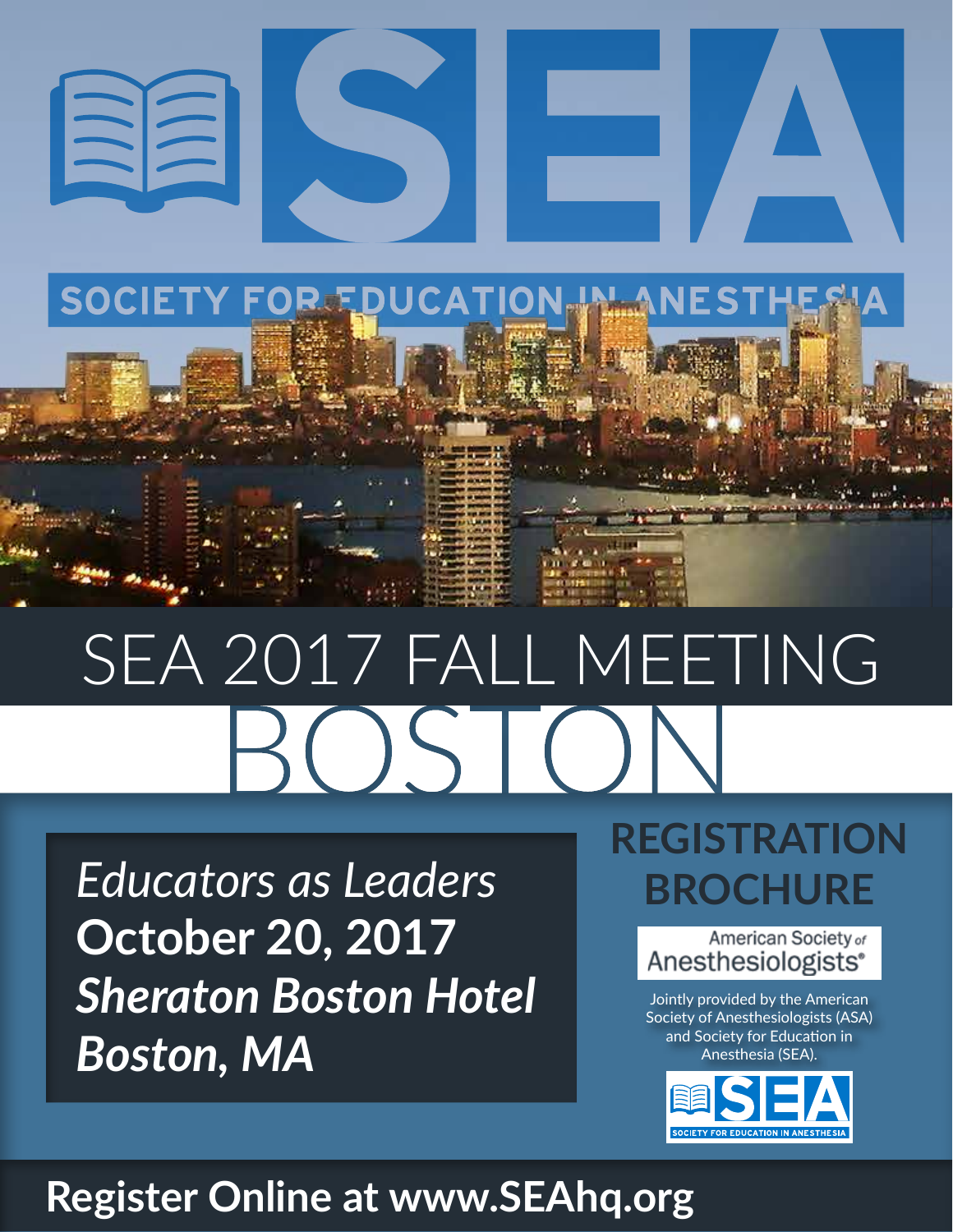# **Target Audience**

This meeting is intended for medical students, residents, and faculty physician educators in anesthesiology and related disciplines who are interested in how technology, economics and legislation impact medical and anesthesia education, as well as how to improve teaching skills and faculty development.

# **About This Meeting**

The purpose of this annual meeting is to educate and share information that will enable anesthesia educators to provide the highest level of education and improve patient outcomes. Opportunities for questions and answers will be provided at the conclusion of each presentation.

# **Registration**

Registration for the 2017 Fall Annual Meeting includes a continental breakfast, coffee breaks, lunch, all workshops and the program syllabus. Note that all fees are quoted in U.S. currency. Non-Member registration fee includes SEA Active Membership Dues for the remainder of 2017. Member registrants must have 2017 dues paid in order to receive the member discount. Registration for the meeting can be made either by using the registration form in this brochure or through the SEA's website at www.SEAhq.org.

# **Registration Deadline**

The registration deadline for the meeting is October 6, 2017. Registrations received after October 6, 2017, will be processed at a higher fee.

# **ACCME Accreditation and Designation Statements**

This activity has been planned and implemented in accordance with the accreditation requirements and policies of the Accreditation Council for Continuing Medical Education (ACCME) through the joint providership of American Society of Anesthesiologists and the Society for Education in Anesthesia. The American Society of Anesthesiologists is accredited by the ACCME to provide continuing medical education for physicians.

The American Society of Anesthesiologists designates this live activity for a maximum of 6.25 *AMA PRA Category 1 Credits*™. Physicians should only claim credit commensurate with the extent of their participation in the activity.

# **Commercial Support Acknowledgement**

The CME activity is not supported by any educational grants.

# **Disclaimer**

The information provided at this CME activity is for continuing medical education purposes only and is not meant to substitute for the independent medical judgment of a healthcare provider relative to diagnostic and treatment options of a specific patient's medical condition.

# **Disclosure Policy**

The American Society of Anesthesiologists remains strongly committed to providing the best available evidence-based clinical information to participants of this educational activity and requires an open disclosure of any potential conflict of interest identified by our faculty members. It is not the intent of the American Society of Anesthesiologists to eliminate all situations of potential conflict of interest, but rather to enable those who are working with the American Society of Anesthesiologists to recognize situations that may be subject to question by others. All disclosed conflicts of interest are reviewed by the educational activity course director/chair to ensure that such situations are properly evaluated and, if necessary, resolved. The American Society of Anesthesiologists educational standards pertaining to conflict of interest are intended to maintain the professional autonomy of the clinical experts inherent in promoting a balanced presentation of science. Through our review process, all American Society of Anesthesiologists CME activities are ensured of independent, objective, scientifically balanced presentations of information. Disclosure of any or no relationships will be made available for all educational activities.

# **Special Needs**

The Society for Education in Anesthesia fully complies with the legal requirements of the Americans with Disabilities Act and the rules and regulations thereof. If any attendee in this educational activity is in need of accommodations, please contact the SEA at (414) 389-8614.

# **Cancellation Policy**

Cancellations received through October 6, 2017, will receive a full refund. Cancellations received from October 7, 2017 through October 13, 2017 will receive a refund of 60 percent. Refunds will not be given after October 13, 2017. Cancellation of a meeting registration must be submitted in writing. Refunds will be determined by date written cancellation is received at the SEA office in Milwaukee, WI.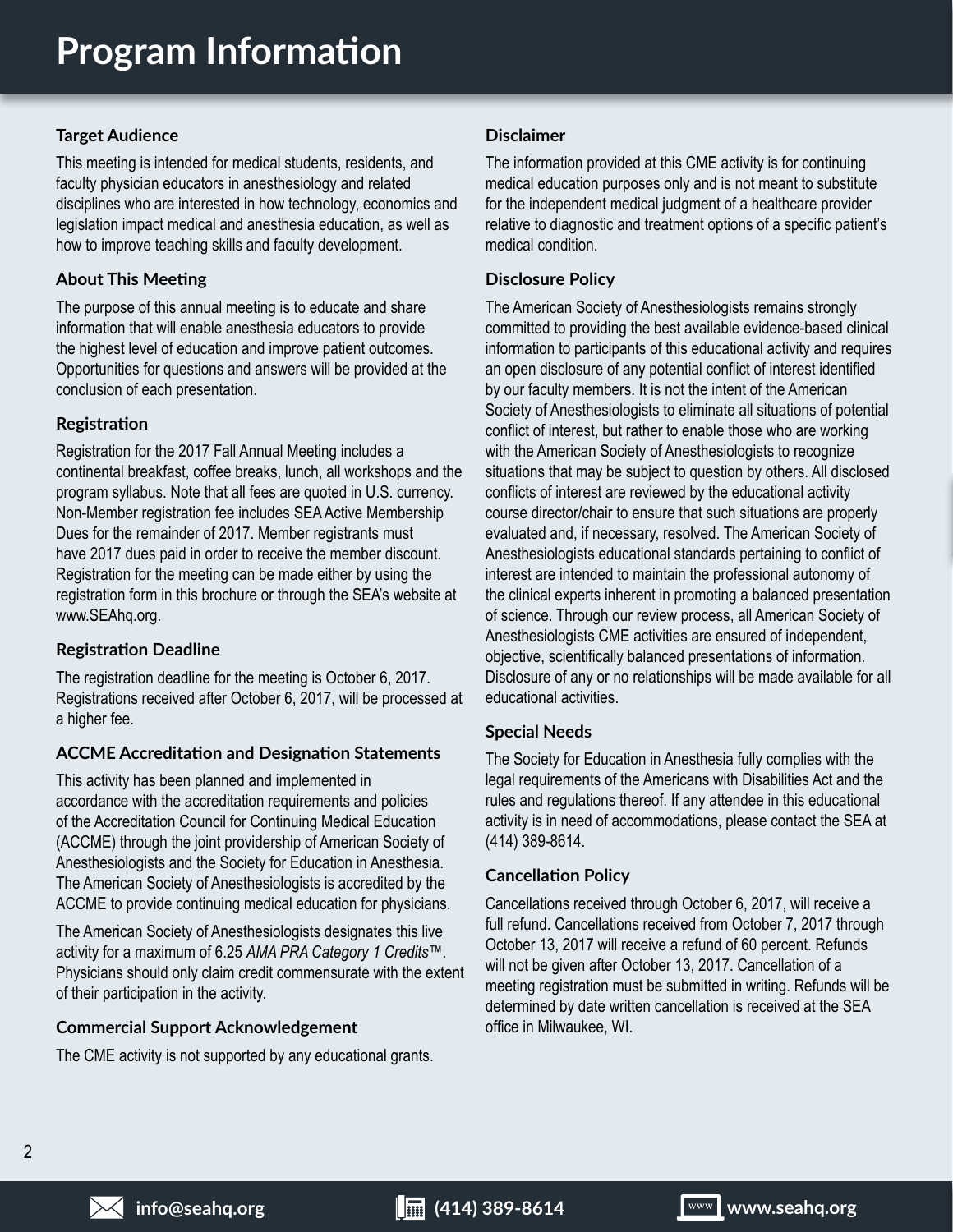# **Overall Learning Objectives**

# **At the conclusion of this activity, participants should be able to:**

- Recognize that there are various theories behind leadership and that people who are not in leadership positions can provide leadership.
- Recognize that the overreaching goal of medical education will be achieved when educators with different levels of responsibility engage with the leadership process.
- Recognize that effective leadership in medical education may require the sense and understanding that all involved can make a difference.
- Use tools presented to help develop knowledge to educate future leaders.
- Understand that leadership can be learned and that excellent leadership is essential in engaging the collective whole in leadership to achieving strategic directions and build collaborations across all stakeholders in the academic medicine to achieve the overreaching goal of excellence in healthcare.
- Describe common elements of effective leadership development principles.
- Recognize that development of leadership benefits academic medicine and improved healthcare.
- Recognize that leadership works when people work together towards mutual benefit and when individuals with different levels of responsibility engage with the leadership process and it requires all to work together toward the implementation of effective processes.

# **Workshop Program Objectives** *(Listed Alphabetically)*

# *Educational Leadership for the 21st Century: Mindset, Grit and Self-Compassion*

Upon completion of this activity, learners will:

- Describe the concepts of growth mindset, fixed mindset, grit and self-compassion.
- Report their current mindset and level of grit and use that information in their own development as educational leadership.
- Discuss skills required to develop and maintain a growth mindset and potential challenges when we fall into a fixed mindset.
- Provide feedback to encourage a growth mindset.

# *Entrustable Professional Activities – Creating Meaningful Assessment in Graduate Medical Education*

Upon completion of this activity, learners will:

- Define EPAs and their relation to NAS/Milestones.
- Design EPAs for the local setting.
- Describe implementation strategies for EPAs.
- Identify levels of supervision assessed in EPAs.
- Discuss the strengths and weaknesses of EPAs as an assessment approach.

# *How to Meet and Exceed the Future ACGME Common Program Requirements on Wellness*

Upon completion of this activity, learners will:

- Cite the components of the ACGME Common Program Requirements, Section VI.C addressing Well-Being.
- Determine the minimum demonstrable actions or components required to satisfy all criteria set out in Section VI.C Well-Being.
- Distinguish areas of this section where excellence can be attained in the arena of Well-Being without significant disruption to the department as a whole (i.e. "low hanging fruit").
- Discuss challenges to implementation within the GME.
- Discuss challenges to implementation within departments.
- Develop implementation strategies to address the ACGME requirements.

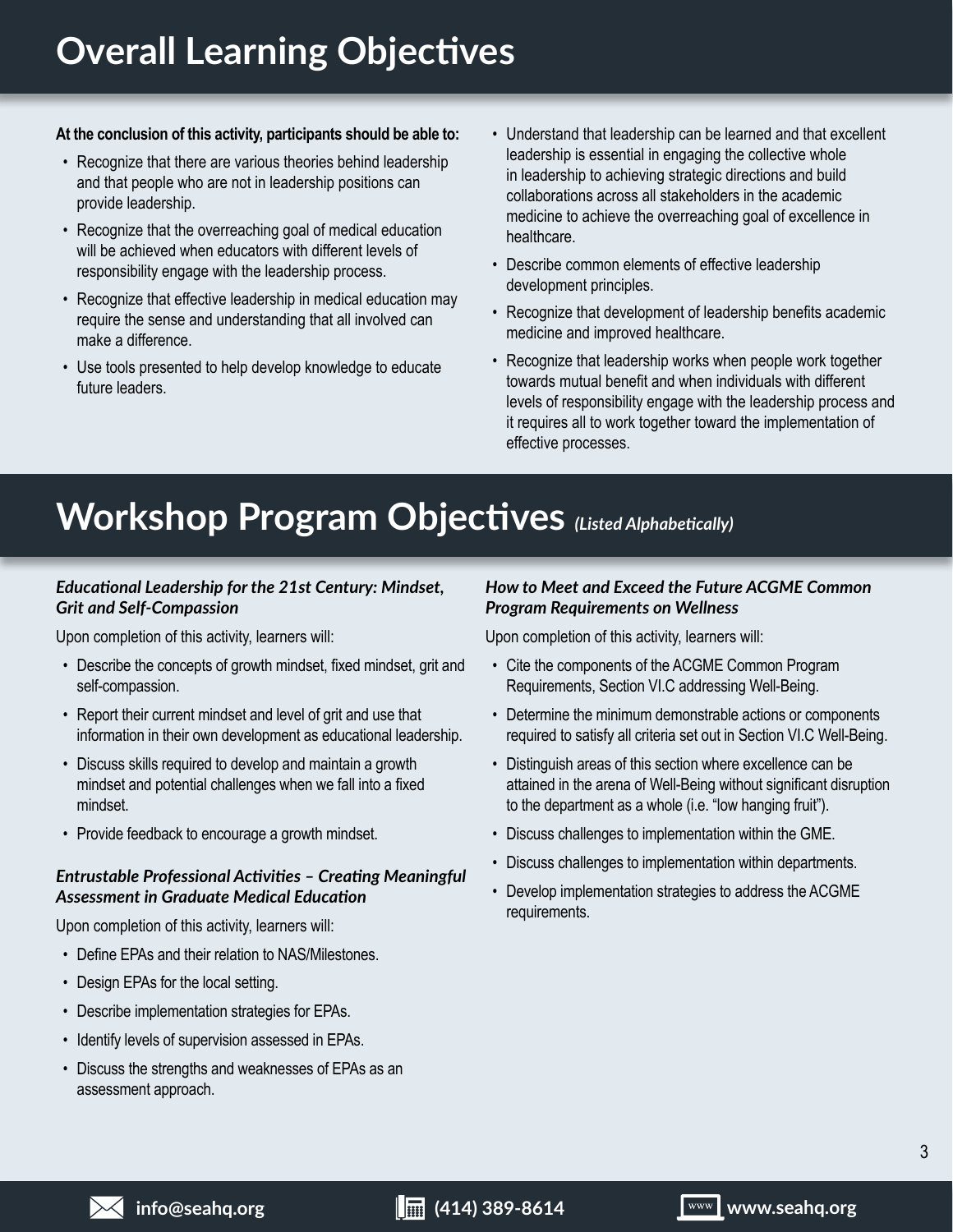# *Influencing Without Authority*

Upon completion of this activity, learners will:

- Recognize, differentiate and evaluate the different sources of power exerted by individuals in an organization (referent, legitimate, expert, reward, coercive).
- Explore and appraise the social styles in communicating and interacting with others in the workplace (driving, amiable, expressive, analytical).
- Identify own social styles, appraise and develop strategies for improving communication style to influence others at the workplace.
- Examine and evaluate different approaches for effectively managing teams, negotiating and leading.

# *Medicine vs Leadership: Developing Physician Leaders; Key Competencies and Available Resources*

Upon completion of this activity, learners will:

- Compare nature of medical vs. nature of leadership.
- List leadership competencies and identify those missing in physicians.
- Identify leadership talent possessed by the physicians.
- As small groups, demonstrate the ability to develop a structure for a short (half day) leadership programs for medical students (group 1); residents (group 2) and faculty (group 3).
- Identify resources available to acquire leadership competences.

# *Speak Up! Develop and Lead Your Own Interdisciplinary Crisis Management Educational Simulation*

Upon completion of this activity, learners will:

- Explain why anesthesiologists are uniquely suited to be leaders in the OR during crises and describe why anesthesiologists are uniquely suited to teach OR crisis management to an interdisciplinary team.
- Analyze barriers to interdisciplinary communication in the OR and formulate possible solutions.
- Identify the key components in developing a crisis management simulation program, including people, processes, resources, and practices.
- Formulate a group of scenarios to implement interdisciplinary OR team simulation specific to your institution.
- Propose strategies to set-up a successful program, identify barriers to implementation, and describe how to evaluate its impact at your home institution.

# *Mark your calendar and be sure to join us at future SEA Meetings*

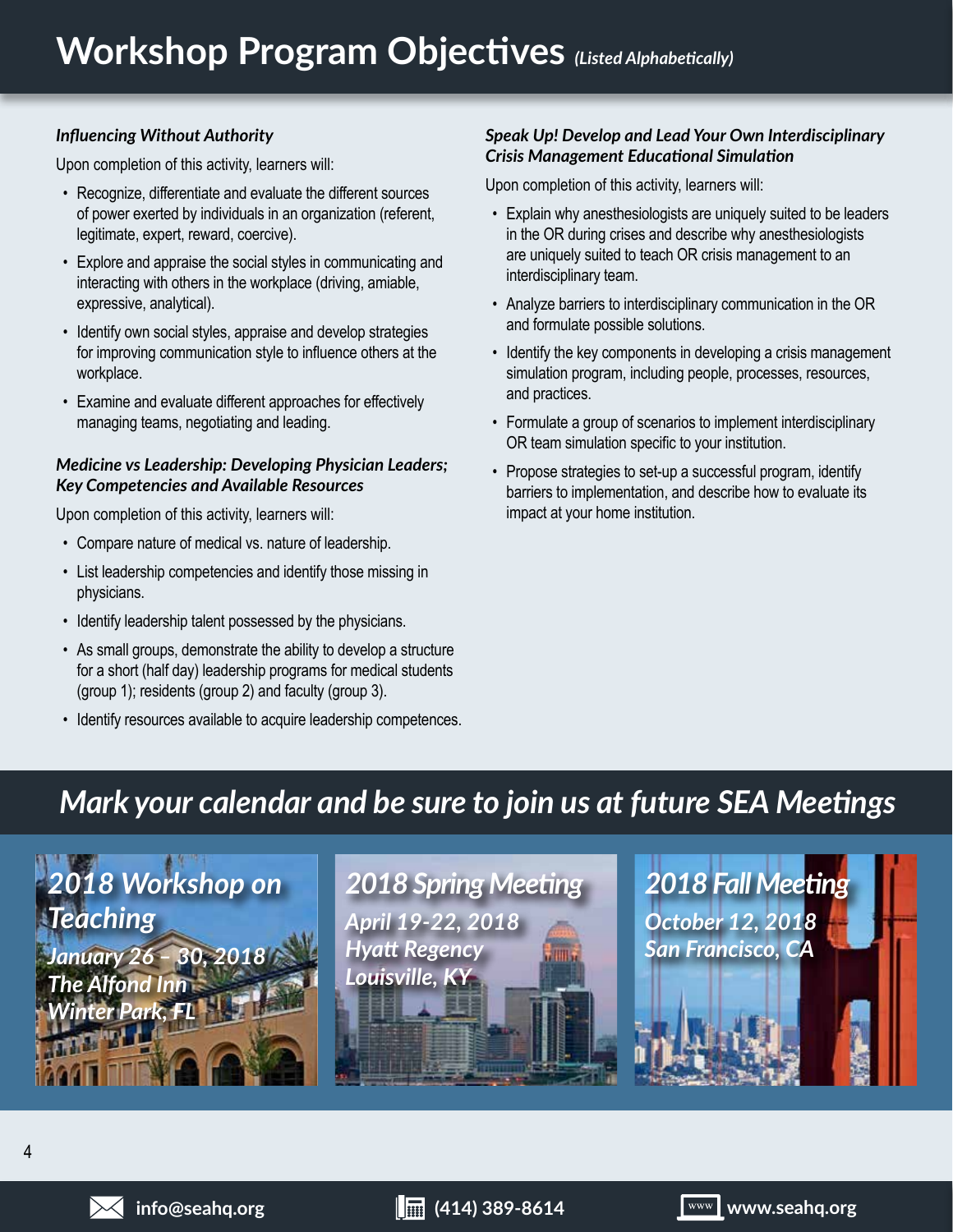# **Friday, October 20, 2017**

| <b>Time</b>           | <b>Event</b>                                                                                                                                                                                            |
|-----------------------|---------------------------------------------------------------------------------------------------------------------------------------------------------------------------------------------------------|
| 6:45 am $-$ 4:30 pm   | <b>SEA Fall Meeting Registration</b>                                                                                                                                                                    |
| $7:00$ am $-8:00$ am  | <b>Breakfast &amp; Committee Roundtable Discussions</b>                                                                                                                                                 |
| $8:00$ am $- 8:15$ am | <b>Welcome &amp; Announcements</b>                                                                                                                                                                      |
|                       | Michael Sandison, MD - SEA President                                                                                                                                                                    |
|                       | Cindy Ku, MD - Fall Meeting Co-Chair<br>Annette Mizuguchi, MD, PhD, MMSc, FASE - Fall Meeting Co-Chair                                                                                                  |
| $8:15$ am $-9:15$ am  | McLeskey Lecture: Revising Your Leadership Paradigm: How Physician Educators Transform                                                                                                                  |
|                       | <b>Healthcare</b>                                                                                                                                                                                       |
|                       | Wiley "Chip" Souba, MD, ScD, MBA                                                                                                                                                                        |
| $9:15$ am $-10:00$ am | General Session: Finding the Money for Education Endeavors: OPENPediatrics Experience                                                                                                                   |
|                       | Traci Wolbrink, MD, MPH                                                                                                                                                                                 |
| 10:00 am $-$ 10:15 am | <b>Announcements and Coffee Break</b>                                                                                                                                                                   |
| 10:15 am $-$ 11:45 am | Workshops (Space is limited to 30 per workshop)                                                                                                                                                         |
|                       | A.) Influencing Without Authority                                                                                                                                                                       |
|                       | Maya Hastie, MD; Jonathan Hastie, MD; Teresa Mulaikal, MD; Leila Pang, MD; Jessica Spellman, MD                                                                                                         |
|                       | B.) Educational Leadership for the 21st Century: Mindset, Grit and Self-Compassion                                                                                                                      |
|                       | Samuel Yanofsky, MD, MSEd; Julie Nyquist, PhD; Ira Todd Cohen, MD, MEd                                                                                                                                  |
|                       | C.) How to Meet and Exceed the Future ACGME Common Program Requirements on Wellness                                                                                                                     |
|                       | Amy E. Vinson, MD, FAAP; Carol Ann B. Diachun, MD, MSEd; Kathy D. Schlecht, DO                                                                                                                          |
|                       | D.) Speak Up! Develop and Lead Your Own Interdisciplinary Crisis Management Educational                                                                                                                 |
|                       | <b>Simulation</b>                                                                                                                                                                                       |
|                       | Michael Trawicki, MD; Aimee Becker, MD; Karin Zuegge, MD; Lana Volz, MD; Tanya Lucas, MD                                                                                                                |
|                       | E.) Medicine vs. Leadership: Developing Physician Leaders; Key Competencies and Available Resources<br>Rana K. Latif, MD, FFA; Aurel Neamtu, MD; Jerrad R. Businger, DO; Sarah E. Hartlage, MD; Sean P. |
|                       | Clifford, MD                                                                                                                                                                                            |
|                       | F.) Entrustable Professional Activities - Creating Meaningful Assessment in Graduate Medical Education                                                                                                  |
|                       | Pedro Tanaka, MD, PhD, MACM; Aileen Adriano, MD; Adrian Marty, MD, MME; David Creighton, MD                                                                                                             |
|                       | G.) FAER Workshop                                                                                                                                                                                       |
| 11:45 am - 12:45 pm   | <b>Business Meeting &amp; Luncheon</b>                                                                                                                                                                  |
| 12:45 pm $-$ 1:30pm   | <b>Duke Award Presentation</b>                                                                                                                                                                          |
|                       | Roberta Hines, MD                                                                                                                                                                                       |
| 1:30 pm $-3:00$ pm    | Panel: Leadership Training for Educators - the how and the where                                                                                                                                        |
|                       | Joanne T. Ayoub                                                                                                                                                                                         |
|                       | Colleen Koch, MD, MS, MBA, FACC, FAHA                                                                                                                                                                   |
|                       | Jeffrey S. Berger, MD, MBA                                                                                                                                                                              |
| $3:00$ pm $-3:15$ pm  | <b>Announcements &amp; Coffee Break</b>                                                                                                                                                                 |
| $3:15$ pm $-4:00$ pm  | General Session: Transitioning from Department Educator to UME Dean                                                                                                                                     |
|                       | Nancy Oriol, MD                                                                                                                                                                                         |
| 4:00 pm               | <b>Meeting Adjourns</b>                                                                                                                                                                                 |
| 4:00 pm $-$ 5:00 pm   | <b>Committee Work Time</b>                                                                                                                                                                              |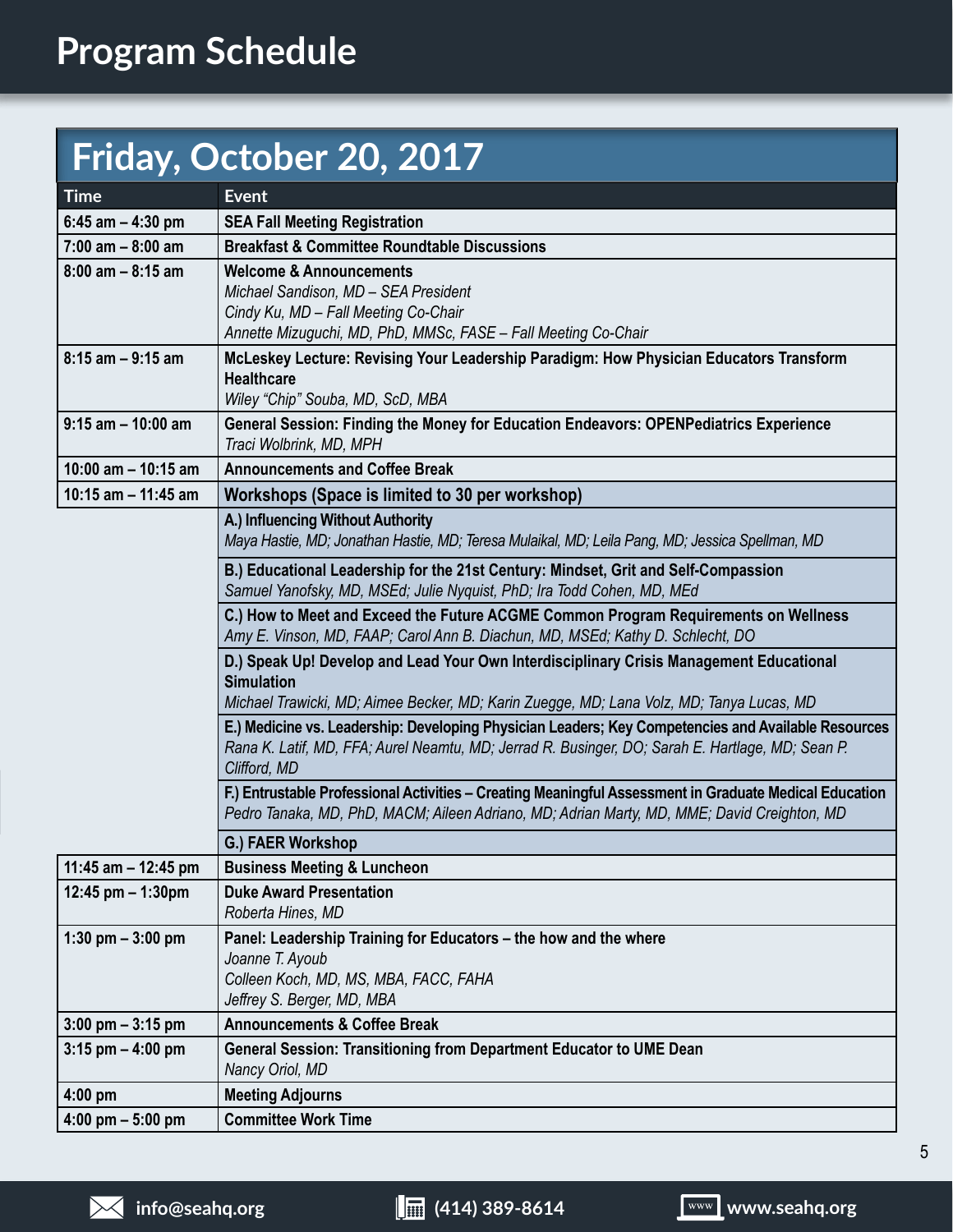# **Program Planning Committee**

#### **Cindy Ku, MD** *Fall Meeting Co-Chair* Instructor in Anaesthesia and Associate Program Director Department of Anesthesia, Critical Care, and Pain Medicine Beth Israel Deaconess Medical Center Boston, MA

#### **K. Annette Mizuguchi, MD, PhD, MMSc, FASE**

*Fall Meeting Co-Chair* Associate Clinical Professor Department of Anesthesiology University of California, San Diego San Diego, CA

# **Basem B. Abdelmalak, MD** Professor of Anesthesiology

Cleveland Clinic Cleveland, OH

#### **Carol Ann B. Diachun, MD, MSEd** Associate Chair for Education Anesthesiology Residency Program **Director** Professor of Anesthesiology University of Florida – Jacksonville Jacksonville, FL

**Adrian Hendrickse, BM, FRCA** Associate Professor University of Colorado Denver Aurora, CO

# **Stephanie B. Jones, MD**

Vice Chair for Education Department of Anesthesia, Critical Care, and Pain Medicine Beth Israel Deaconess Medical Center Associate Professor in Anesthesia Harvard Medical School Boston, MA

## **Beth L. Ladle, MD, MPH**

Assistant Professor of Anesthesiology Program Director, Anesthesiology **Residency** Mayo Clinic School of Graduate Medical Education Jacksonville, FL

# **Rana K. Latif, MD, FFA**

Associate Professor Department of Anesthesiology & Perioperative Medicine Clinical Director, Paris Simulation Center School of Medicine University of Louisville Louisville, KY

## **John D. Mitchell, MD**

Residency Program Director Department of Anesthesia, Critical Care and Pain Medicine Beth Israel Deaconess Medical Center Assistant Professor of Anesthesia Harvard Medical School Boston, MA

## **Amy M. Murray, MD**

Professor of Anesthesiology GME CLER Officer Loyola University Medical Center Maywood, IL

## **Michael R. Sandison, MD**

Professor Albany Medical Center Albany, NY

# **Deborah A. Schwengel, MD**

Assistant Professor of Anesthesiology, Critical Care Medicine and Pediatrics John Hopkins Hospital Baltimore, MD

#### **Karen J. Souter, MB, BS, FRCA, MACM**

Professor Department of Anesthesiology & Pain Medicine University of Washington School of Medicine Seattle, WA

### **Kristen Vanderhoef, MD**

Assistant Professor of Anesthesiology, Director of OB Anesthesia, OB Anesthesia Fellowship Director University of Florida College of Medicine – Jacksonville Jacksonville, FL

#### **Michael T. Wiisanen, MD**

Assistant Professor of Anesthesiology Program Director Loyola University Medical Center Maywood, IL

#### **Samuel D. Yanofsky, MD, MSEd**

Assistant Professor of Clinical Anesthesiology Keck School of Medicine of the University of Southern California Program Director, Children's Hospital Los Angeles, CA

## **David A. Young, MD, MEd, MBA**

Professor of Anesthesiology and **Pediatrics** Baylor College of Medicine Texas Children's Hospital Houston, TX

# **Faculty**

# **Aileen Adriano, MD**

Associate Professor Stanford Anesthesia Stanford, CA

#### **Joanne T. Ayoub**

Senior Director of Organizational **Effectiveness** Human Resources Beth Israel Deaconess Medical Center Boston, MA

# **Aimee Becker, MD**

Associate Professor, Associate Chair for Quality and Safety University of Wisconsin School of Medicine and Public Health Madison, WI

#### **Jeffrey S. Berger, MD, MBA** Associate Dean GME, DIO Professor, Anesthesiology The George Washington University School of Medicine & Health **Sciences** Washington, DC

## **Jerrad R. Businger, DO**

Assistant Professor, Director Anesthesia ICU Dept. of Anesthesiology & Perioperative Medicine School of Medicine, University of Louisville Louisville, KY

# **Sean P. Clifford, MD**

Associate Professor, Program Director, Vice Chair for Administrative Affairs Dept. of Anesthesiology & Perioperative Medicine School of Medicine University of Louisville Louisville, KY

#### **Ira Todd Cohen, MD, MEd** Professor of Anesthesiology and

**Pediatrics** Children's National Health System Washington, DC

#### **David Creighton, MD** CA3 Resident Stanford Anesthesia Stanford, CA

#### **Carol Ann B. Diachun, MD, MSEd**

Associate Chair for Education Anesthesiology Residency Program **Director** Professor of Anesthesiology University of Florida – Jacksonville Jacksonville, FL

#### **Sarah E. Hartlage, MD**

Assistant Professor Dept. of Anesthesiology & Perioperative Medicine School of Medicine University of Louisville Louisville, KY

**info@seahq.org (414) 389-8614 www.seahq.org**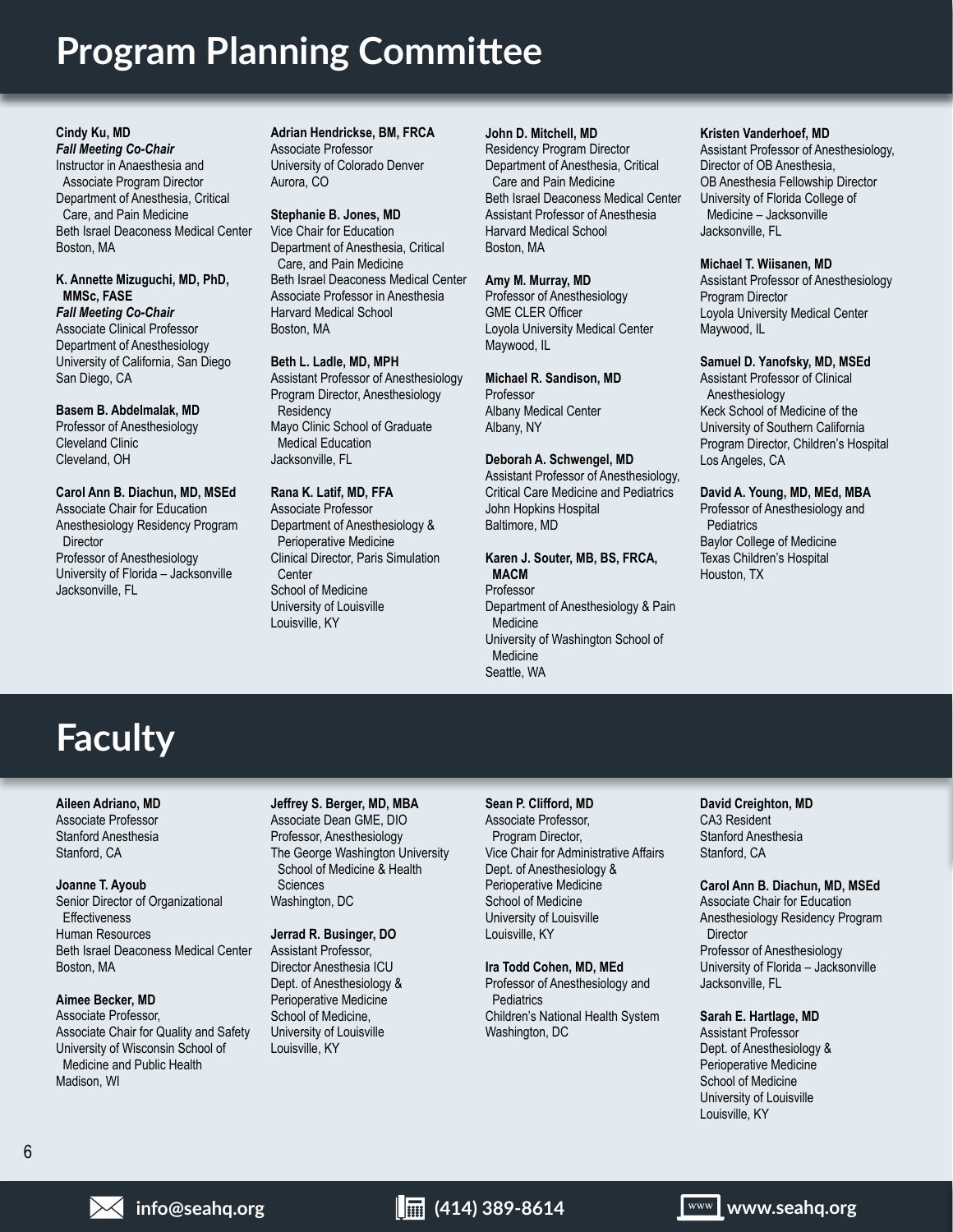# **Faculty** *(continued)*

**Jonathan Hastie, MD** Assistant Professor of Anesthesiology Columbia University New York, NY

**Maya Hastie, MD** Associate Professor of Anesthesiology Columbia University New York, NY

**Roberta Hines, MD** Nicholas M. Greene Professor of Anesthesiology; Department Chair and Chief Yale University New Haven, CT

## **Colleen Koch, MD, MS, MBA, FACC, FAHA** Mark C. Rogers Professor and Chair Department of Anesthesiology and

Critical Care Medicine Johns Hopkins Medicine Anesthesiologist in Chief, Johns Hopkins Hospital Baltimore, MD

## **Rana K. Latif, MD, FFA**

Associate Professor Department of Anesthesiology & Perioperative Medicine Clinical Director, Paris Simulation Center School of Medicine University of Louisville Louisville, KY

#### **Tanya Lucas, MD**

Associate Professor, Program Director University of Massachusetts Medical School Worcester, MA

**Adrian Marty, MD, MME** Clinical Instructor Stanford Anesthesia Stanford, CA

**Teresa Mulaikal, MD** Assistant Professor of Anesthesiology Columbia University New York, NY

# **Julie Nyquist, PhD**

Professor of Medical Education University of Southern California Los Angeles, CA

# **Aurel Neamtu, MD**

Associate Professor Dept. of Anesthesiology & Perioperative Medicine School of Medicine University of Louisville Louisville, KY

#### **Nancy Oriol, MD**

Former Dean for Students Harvard Medical School Associate Professor of Anesthesiology Department of Anesthesia, Critical Care and Pain Management Beth Israel Deaconess Medical Center Boston, MA

**Leila Pang, MD** Professor of Anesthesiology Columbia University New York, NY

**Kathy D. Schlecht, DO** Associate Professor Oakland University William Beaumont School of Medicine American Anesthesiology of Michigan Troy, MI

**Wiley "Chip" Souba, MD, ScD, MBA** Professor of Surgery and Medical **Education** Geisel School of Medicine, Dartmouth Hanover, NH

#### **Jessica Spellman, MD**

Assistant Professor of Anesthesiology Columbia University New York, NY

**Pedro Tanaka, MD, PhD, MACM** Clinical Professor Stanford Anesthesia Stanford, CA

#### **Michael Trawicki, MD**

Assistant Professor, Associate Program Director University of Wisconsin School of Medicine and Public Health Madison, WI

#### **Amy E. Vinson, MD, FAAP**

Assistant Professor in Anaesthesia Harvard Medical School & Boston Children's Hospital Boston, MA

#### **Lana Volz, MD**

Assistant Professor, Associate Pediatric Anesthesiology Fellowship Director University of Wisconsin School of Medicine and Public Health Madison, WI

#### **Traci Wolbrink, MD, MPH**

Co-Director, OPENPediatrics Associate in Critical Care Medicine, Boston Children's Hospital Assistant Professor in Anaesthesia, Harvard Medical School Boston, MA

**Samuel D. Yanofsky, MD, MSEd**

Assistant Professor of Clinical Anesthesiology Keck School of Medicine of the University of Southern California Program Director, Children's Hospital Los Angeles, CA

#### **Karin Zuegge, MD**

Associate Professor, Associate Chair for Education University of Wisconsin School of Medicine and Public Health Madison, WI

# **Hotel and Transportation Information**

# *Sheraton Boston Hotel*

39 Dalton Street Boston, MA 02199 Phone: 617-236-2000 **http://www.sheratonbostonhotel.com**

**Reservations start at \$269/night.** All reservations must be made through the ASA Annual Meeting Housing Bureau at **https://www.asahq.org/annualmeeting/attend/housing**

# *Airport Transportation:*

# **Logan International Airport (BOS)**

Approximately 3 miles (15 minutes) from the Logan International Airport to downtown Boston.

Estimated taxi fare: \$25 – \$30 (one way)

Visit **https://www.massport.com/logan-airport** for details on parking, amenities, flight status, terminal maps and more for Logan International Airport.

The hotel does not provide shuttle service. The Back Bay Logan Express picks up at Logan Airport terminals and Hynes Convention Center (located adjacent to our hotel). Cost is \$7.50 per person. For more information visit:

**http://www.sheratonbostonhotel.com/boston-hotel-airport-shuttle**



**info@seahq.org (414) 389-8614 www.seahq.org**